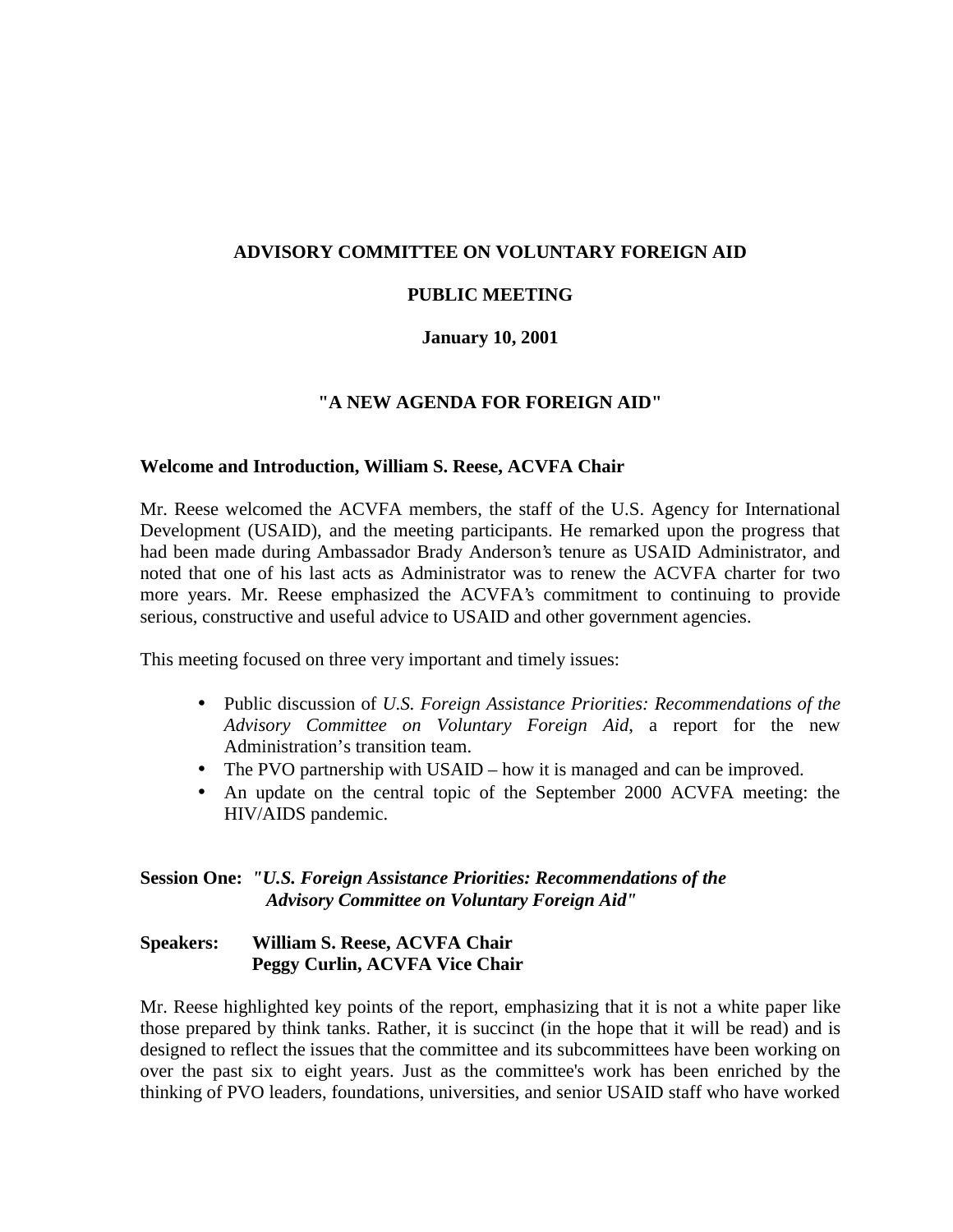closely with ACVFA, so too has the report benefited from their thoughts. The report is offered in this spirit of cooperation.

The basic theme is that foreign aid has changed and the demands on it have changed. The report makes seven recommendations, the first of which encompasses the next six. These recommendations are to:

- Form a Bipartisan National Commission, with Presidential sanction and leadership, to examine foreign assistance and develop a new paradigm based on consensus.
- Increase the foreign aid budget.
- Shift the way USAID works from implementing to facilitating and empowering.
- Increase the emphasis on civil society development.
- Design USAID programs to achieve full integration of gender concerns and equitable participation of women.
- Recognize and track the link between humanitarian assistance and long term sustainable development issues.
- Launch a more comprehensive and better-funded assault on the HIV/AIDS pandemic.

Mr. Reese presented an overview of the first three recommendations:

### *A Bipartisan National Commission*

The basic purposes and long-term goals of America's foreign aid program require new definition and clarity consonant with our values and national interests. It is clearly time for a Bipartisan National Commission on International Cooperation, established under the leadership of the President and joined by members of Congress, to undertake a comprehensive review of the U.S. foreign aid program and to build a national consensus around foreign aid. There is no question that we must build a new constituency for foreign assistance. A University of Maryland study demonstrated that the American public consistently overestimates what is spent on foreign aid. There are some successful public education efforts, funded by USAID and the private sector, but much more should be done. This effort requires Presidential leadership, but no President in recent years has discussed these issues with the public.

### *Increase the foreign aid budget*

Increased long-term investments in development assistance are necessary now to avoid paying for the large outlays that will be required in the future when states fail because of lack of attention. There has been a 40 percent drop in real spending on foreign aid since the mid-1980s - this is seriously inadequate to serve U.S. interests. That is significant for a country that is an eminent world power. The United States lags behind all the major donor countries, and our per capita contribution is even lower. Moreover, Congressional earmarking to support specific programs is a serious problem. Congress restricts the way funds can be spent, which limits USAID's ability to put its human resources and those of its partners to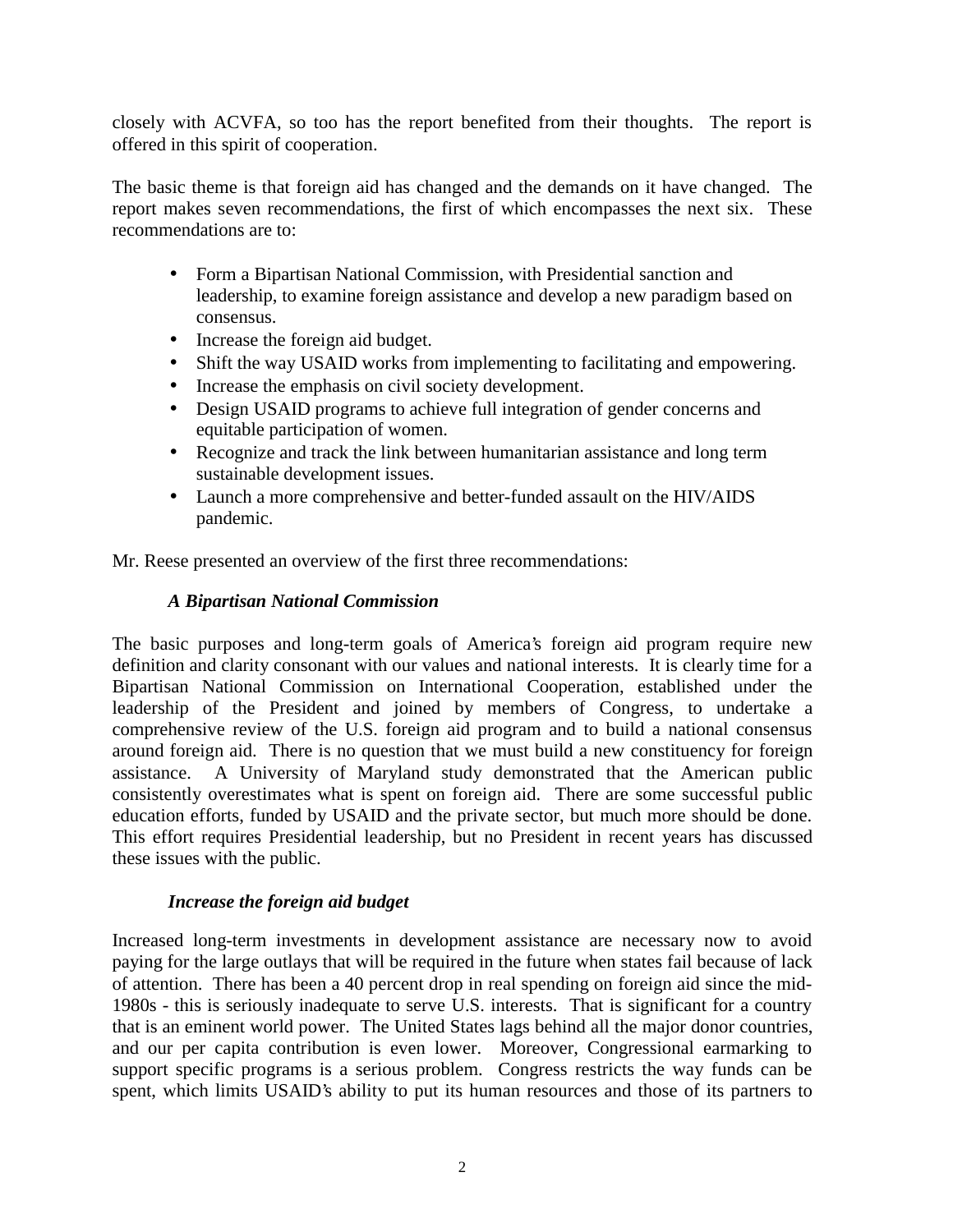work most effectively. This issue also needs the attention of the President. The Committee would like to see a bipartisan consensus to increase foreign aid, similar to the consensus obtained in the last calendar year when conservatives and liberals alike united on the issue of debt forgiveness for African countries as the right and moral thing to do.

# *Shift the way USAID works from implementing to facilitating and empowering*

USAID has been moving toward a role of development facilitator over the past eight-to-ten years. This trend occurred as USAID staff decreased and the capabilities of its partners, both U.S. and indigenous, increased. Although the decline in staffing creates serious difficulties for the Agency, the new role presents an opportunity for USAID to work differently and more effectively with all of its partners - PVOs, universities, cooperatives, and private businesses. The new mode of facilitator would also allow USAID, as one of many U.S. agencies involved in foreign aid, to take on a leadership role in facilitating cooperation among these agencies.

ACVFA Vice Chair Peggy Curlin presented an overview of the last four recommendations. She emphasized that the report not only reflects ACVFA's work over the past year, but is also a synthesis of the lessons learned from the experience of PVOs and USAID staff as development practitioners. It represents hours of work and consensus building.

### *Increase the emphasis on civil society development*

ACVFA firmly believes that strengthening civil society is central to what USAID has done and should do in the future. Building the capabilities of civil society organizations is essential to achieving the development and humanitarian objectives in USAID's strategic plan. While USAID has been at the forefront in supporting civil society, in practice it has not placed high enough priority on strengthening civil society across sectors, or on maximizing synergies and linkages among sectors. Civil society development is important in its own right, as well as for strengthening service delivery.

### *Design USAID programs to achieve full integration of gender concerns and equitable participation of women*

Enhancing program effectiveness by focusing on gender is another major issue that represents many hours of work by the Advisory Committee and USAID colleagues. Gender is a genuine crosscutting theme that influences all aspects of development. Development efforts have a greater impact on family, community, and national well being when women are empowered. As USAID's Strategic Plan notes, gender equality is emphasized for both efficiency and equity reasons. It is important in maximizing the economic development potential of a society and in ensuring the full participation and rights of all its citizens. ACVFA has been closely involved in USAID's effort to mainstream gender. In 1996, ACVFA, with senior staff at USAID, worked on a plan of action to integrate gender considerations into all agency programs and policies as well as into staff orientation and technical training. In May 2000, ACVFA sponsored an assessment of the plan and found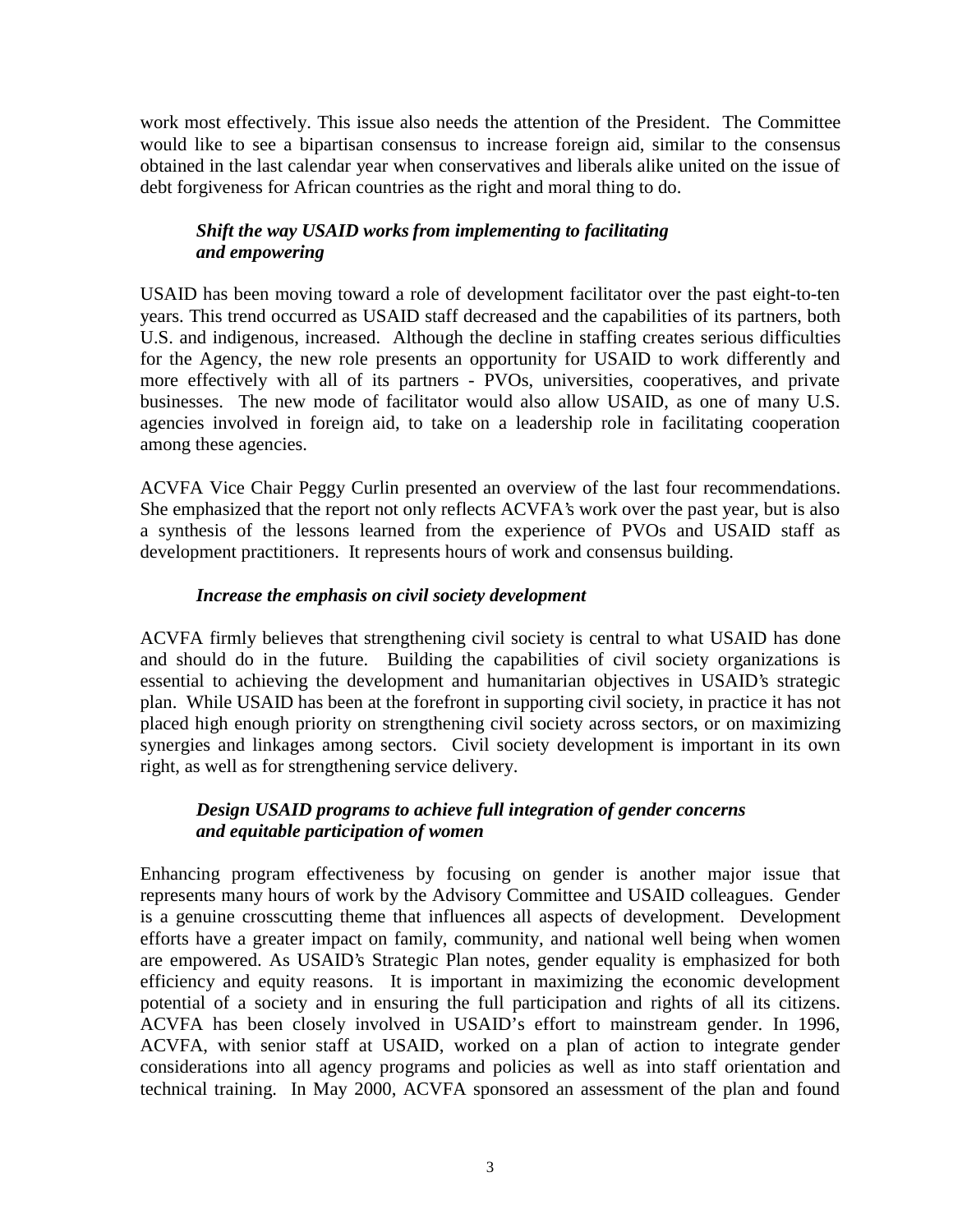that while USAID has made significant progress in mainstreaming gender in its goals and operations, more remains to be done. Further progress will depend upon clear and consistent leadership on gender issues in USAID/Washington and in the field.

# *Recognize and track the link between humanitarian assistance and long term sustainable development issues*

Regarding humanitarian assistance, the report calls for strengthening the critical link between emergency response and long-term development. Complex humanitarian crises stemming from ethnic wars will continue and will place ever-greater demands on development assistance. Questions about how best to facilitate transition from crisis and immediate humanitarian aid, to peaceful transition and long-term development must be resolved. USAID understands the humanitarian /development linkages that are vital to longer-term peace and stability in troubled environments. If the transitions are to be most effective, a strong, if not dominant, USAID voice at the table when humanitarian assistance plans are being made is in order.

# *Launch a more comprehensive and better-funded assault on the HIV/AIDS pandemic*

Eight years ago, AIDS was not viewed as a serious threat to development. Today it is seen as a barrier that could eliminate the work that all development agencies in the world have done over the last few decades. The HIV/AIDS pandemic is not solely a health issue, but rather, a crosscutting theme that affects all sectors and threatens economic and political stability. This calls for increased investments of funds and creativity in multisectoral programming. Programs that are health-defined must also be gender-specific and must include education and training at all levels. Legislative restrictions that limit USAID's flexibility in using HIV/AIDS funds are a serious concern. Such earmarks bar the way for civil society to take on a greater role in preventing the disease and treating its effects. The civil society sector has been so far seriously underutilized in the response to HIV/AIDS. ACVFA's September 2000 meeting drew attention to these concerns. USAID and its nonprofit partners are prepared to make a rapid and committed response to the pandemic.

# **Audience Discussion**

Mr. Reese called for comments on the report, including agreement and disagreement, as well as specific ideas on how to disseminate its messages.

Audience reaction to the report was consistently positive. The first questioner expressed disagreement with the recommendation that USAID shift from implementer to enabler for two reasons: first, the term "enabler" has a negative connotation in the social services. Secondly, implementation is where USAID is most effective; in fact, the Agency just won a Hammer award for performance management. Problems could arise in shifting performance management and evaluation to the voluntary sector, since non-profits are generally less equipped for these functions. Another audience member pointed out that this recommendation seems somewhat inconsistent with the recommendation on humanitarian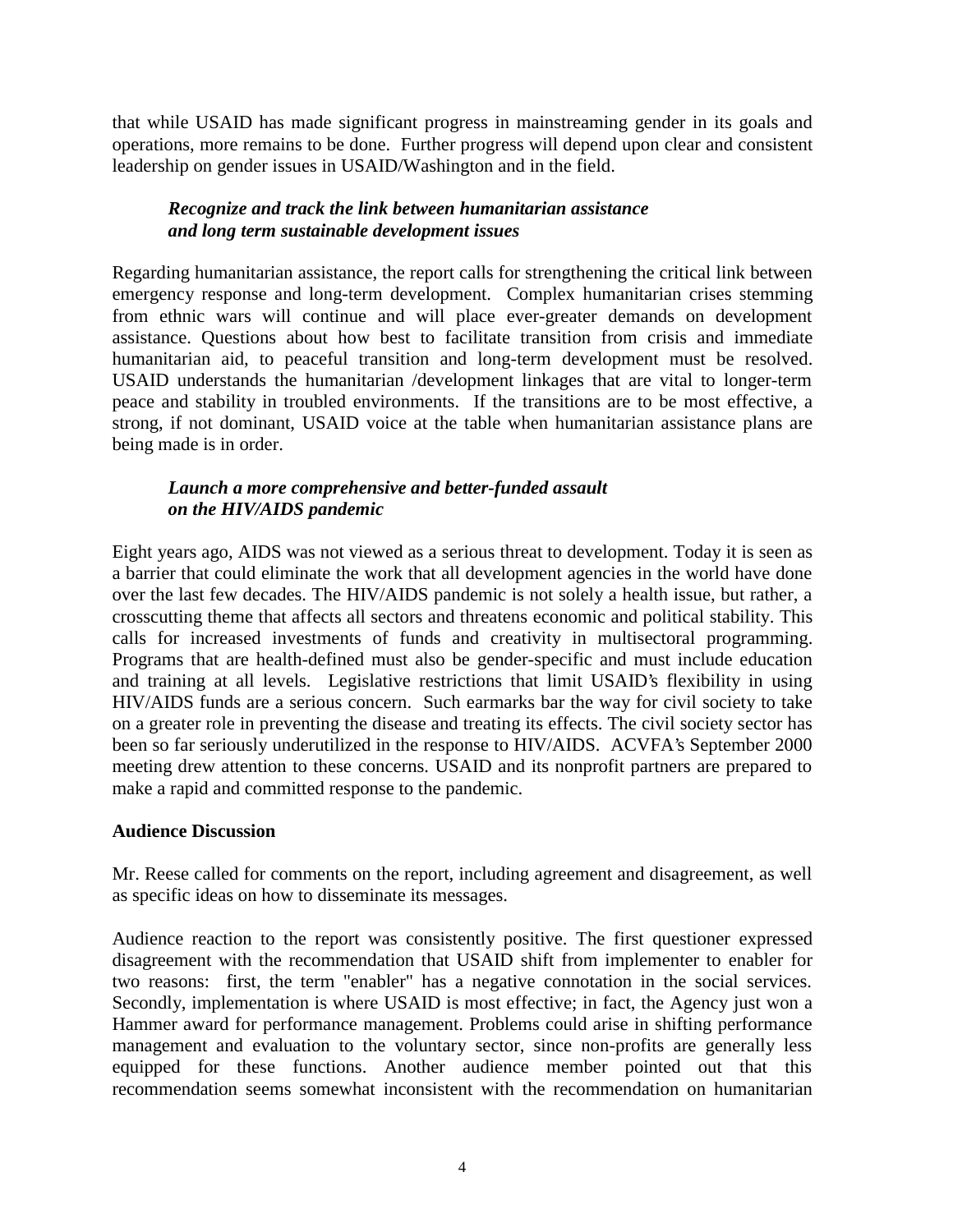assistance, which calls for USAID to take a more hands on approach and to be more involved in coordination and evaluation.

Committee members noted that there is no inconsistency between the role of evaluator and that of enabler. While an enabling agency would not actually carry out projects, it would continue to have an oversight role, including the essential functions of evaluating progress and results and auditing. This recommendation reflects a trend has been occurring within USAID over the past 8-10 years in response to the reality of staff cuts that have reduced USAID's field presence and its capacity to operate as it has in the past. At the same time, there has been a parallel trend of dramatic growth of civil society, both in terms of the number of organizations and their capability to partner on development projects. These partners have derived great benefit from the government's emphasis on results and can provide the same level of technical quality and ability to measure results as USAID. The Committee believes this trend should continue.

Other audience members concurred with the recommendation for a revised role. One indicated it was "right on the mark," noting that it would be helpful to flesh out the specifics of what a facilitating role would mean. For example, such a role would capitalize on USAID's effectiveness at the policy level and would allow USAID to assume a coordinating role with multilateral institutions and other federal agencies involved in foreign assistance. This participant urged the Committee to disseminate the response to the report widely within the NGO community to deepen the discussion.

Others pointed out that this shift in role has been a global development trend and that there is a need for PVOs and NGOs to move further in this direction as well. The recommendation does not undermine USAID's valuable role, but rather lends force to the premise that development occurs through the efforts of grassroots organizations. Moving more purposefully in the direction of this trend would mean that USAID could continue to play an even more important role in working with governments. There are precedents in Europe for development agencies to move into enabling roles. Participants also noted that the recommendation should not imply that USAID is not necessary, or that it should have generalist facilitators. Whatever agency carries the weight of foreign assistance in the new administration should have technical strength.

There was discussion of the tension between USAID's results orientation and its role in working as an enabler to build the capacity of civil society organizations and institutions. The latter role requires a long timeframe and agreement on indicators for measuring intangibles like capacity building. Audience members cited lessons from European development agencies, the Inter-American Foundation, the African Development Foundation, and the Charities Aid Foundation that provide useful insights into the actual nature of enabling relationships on the ground and the indicators for measuring results in this often intangible area. The Inter-American Foundation and the African Development Foundation have 30 years of experience in playing this role. Both have been enablers, not implementers, and have always worked through local groups.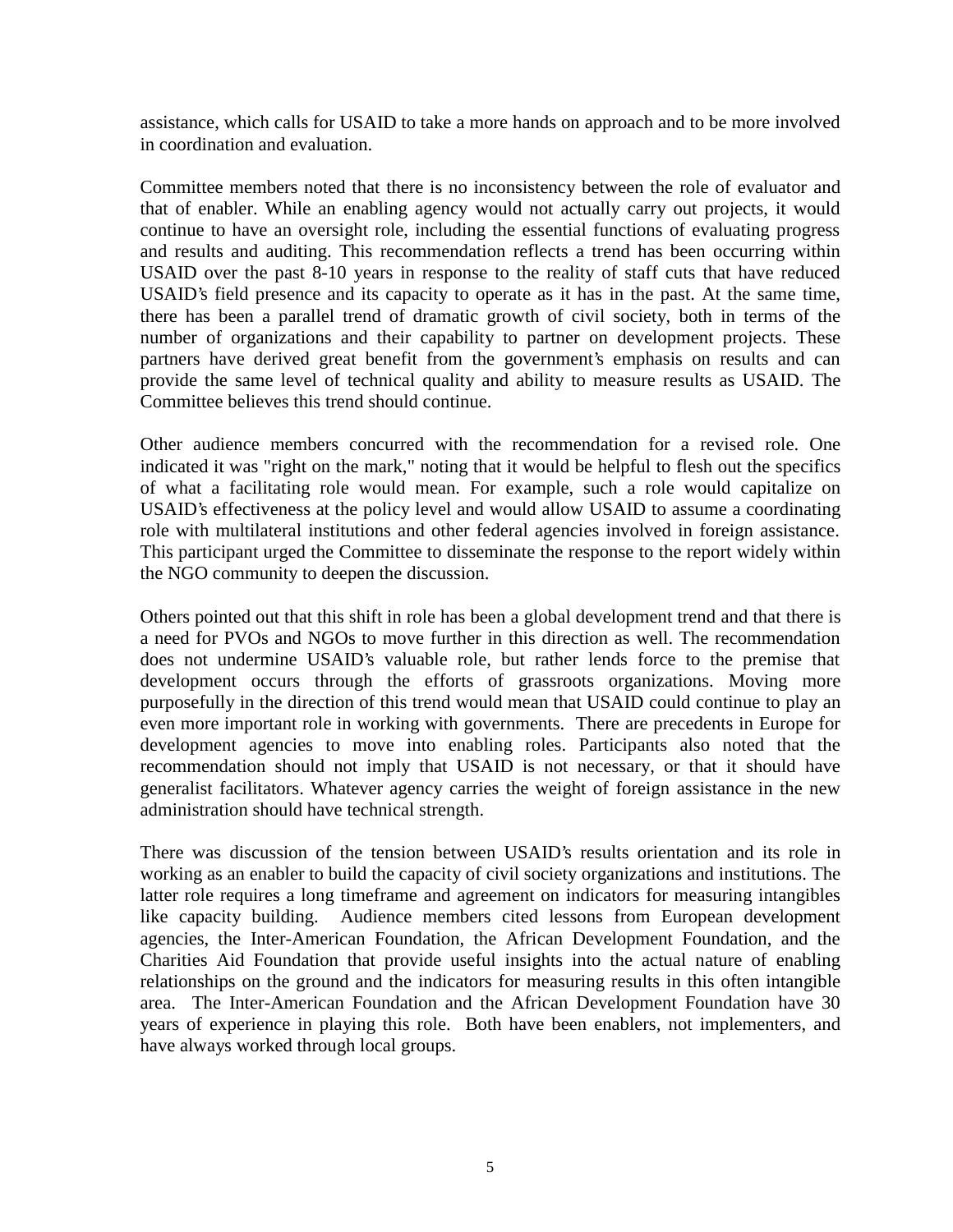ACVFA member Herschelle Challenor noted that the recommendation regarding USAID's role also has to do with the level at which the agency functions. Taking the recommendation a step further could imply that USAID should be a cabinet-level post as an international cooperation agency. An audience member emphasized that whether Cabinet-level or not, a strong and independent development assistance agency is a critical and positive element in U.S. foreign policy.

A number of participants spoke about the recommendation for strengthening the constituency for foreign aid, noting that some of the responsibility for this rests with the third sector. A participant informed the audience about a recent initiative - the Development Education Working Group, formed by the International Development Conference, the National Peace Corps Association, InterAction, and others. This working group, which may lead to an alliance, is setting up a website and listserve, and is planning a conference to be held in January 2002. Several other audience members cited examples of ongoing work. One participant reinforced the point made earlier that the development community could learn from the strategies used by the successful Jubilee 2000 campaign last year in which a group of NGOs persuaded the Administration and Congress to adopt a program of debt relief for the poorest developing countries.

Another participant pointed out that new messages, such as American security interests, might be needed. He reminded the audience that President Eisenhower had sold the interstate highway system as the "National Defense Highway System." Several others agreed that linking development assistance to U.S. national interests is critical. Empirical data that supports a strong foreign aid program, as well as facts and figures to illustrate the declining budget would be helpful, as would more details about why Congressional earmarking presents special problems for USAID, beyond those experienced by other federal agencies whose budgets are also earmarked. A representative of Bread for the World said that her organization's Hunger 2001 report, which is more detailed than the ACVFA report, elaborates on some of the points raised. She encouraged other members of the audience to use it in their discussions.

A representative of the American Federation of Teachers called for the development of curriculum materials on international development and foreign aid. Such materials, which do not exist or are not readily available, would be enormously useful to the constituency of U.S. teachers who are eager to get them. ACVFA member Jim Henson added that teachers colleges (where teachers are trained) should include materials on "how to teach globally" in their own curriculum

Other audience members noted that the report could be strengthened by more attention to the following points:

• The importance of economic growth for poverty alleviation, particularly in view of recent studies of the impact of growth on poverty alleviation;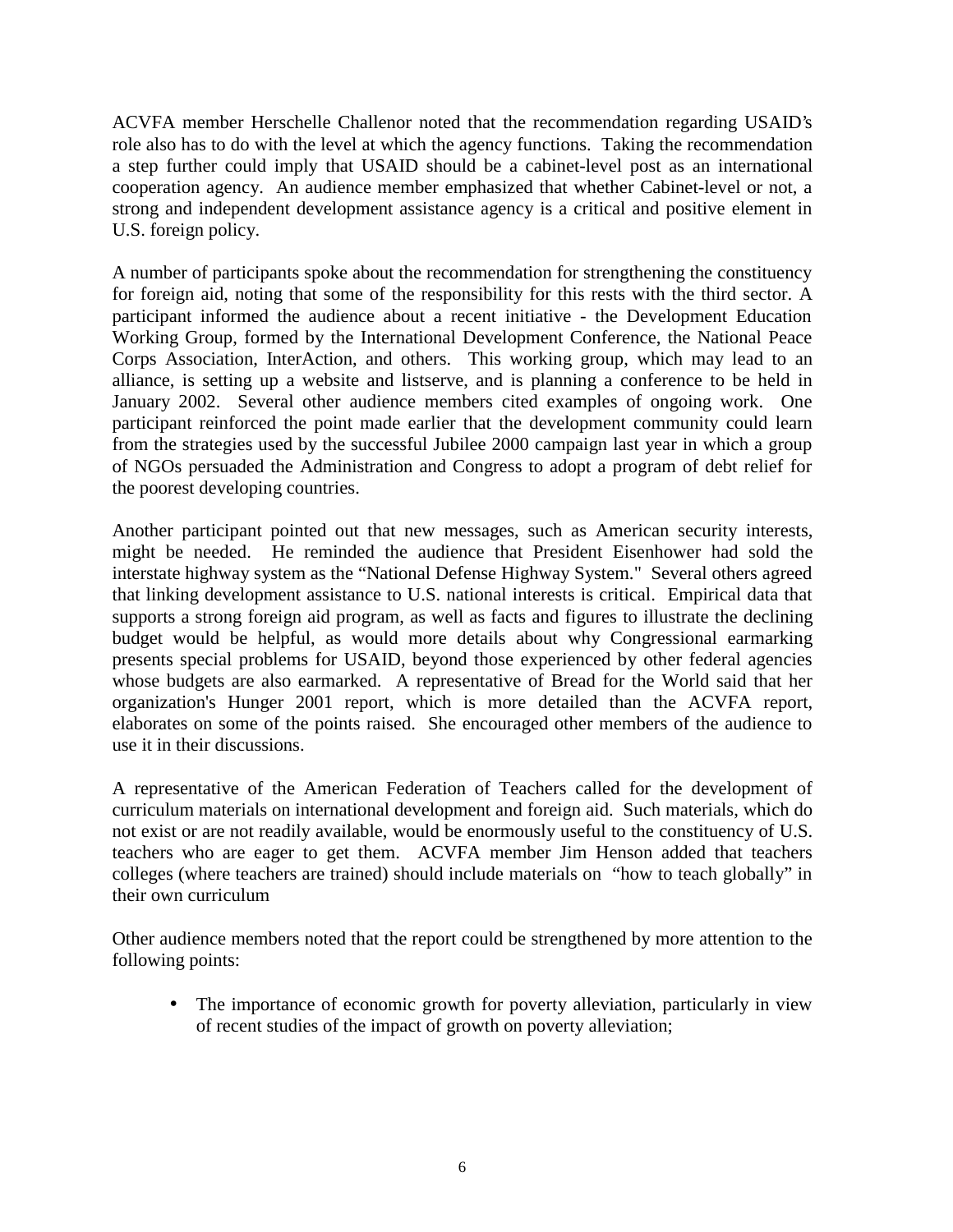- The need for investment in Africa and for debt relief, given that some developing countries still devote well over 50 percent of their budgets to debt repayment. This will also have a positive effect on civil society development, since debt relief can be recycled to grants for local NGOs;
- The private sector has become increasingly involved in social investment that benefits development. USAID's role should include engaging the private industry in partnerships that involve PVOs and capitalize on their diversity;
- The importance of distinguishing between activities that merely target women and examination of the gender implications of all kinds of programs. For example, moving beyond rhetoric in mainstreaming would involve looking at the gender impact of economic growth and financial reform programs; and
- Along with the emphasis on civil society, the need to strengthen public administration at the federal and local government levels, where investment has diminished in recent years.

Mr. Reese turned the discussion to dissemination of the report. ACVFA member Bill Fuller noted that many PVOs in the audience do a fine job marketing their organizations and programs and should have good ideas for distribution. He suggested, for example, that the boards of PVOs receive a copy of the report, that a press release be considered, that individuals might do op-ed pieces, and that selective visits be scheduled with members of Congress and the new Administration.

Several others expanded on Mr. Fuller's comments. ACVFA member Elise Smith suggested that press releases and cover letters be tailored for specific audiences, such as networks of American women (these could mention points raised by meeting participants depending on the audience). It was generally agreed that personal contact would be the best way to disseminate the report. ACVFA member Lester Salamon noted that wide distribution of the report would require resources from the PVO community. There was consensus around a suggestion to create a working group from among the participants at the meeting to develop an action plan for dissemination.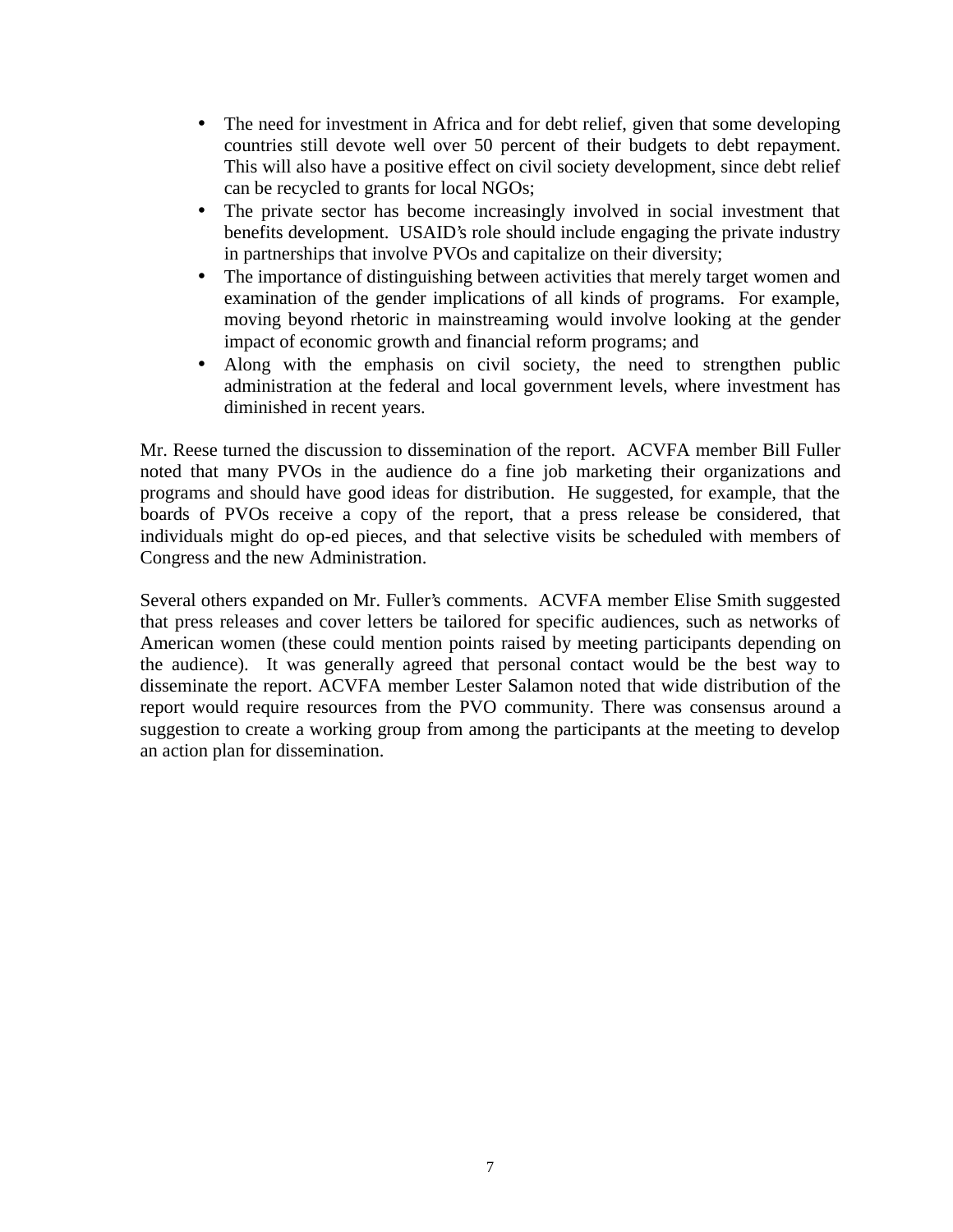#### **Session Two:** *"USAID-PVO Partnership Issues"*

**Speakers: Bob Chase, ACVFA Member, Co-Chair, USAID-PVO Partnership Working Group Ann VanDusen, Deputy Assistant Administrator, Bureau for Policy and Program Coordination, USAID, Co-Chair, USAID-PVO Partnership Working Group Margaret Goodman, Consultant, USAID-PVO Partnership Best Practices Study Mark Ward, Director, Office of Procurement, USAID Ken Schofield, Deputy Assistant Administrator, Bureau for Policy and Program Coordination, USAID**

Mr. Chase explained that the Partnership Working Group is truly a joint committee composed of six senior USAID career staff and an equal number of ACVFA members. Formed last summer, the group determined that it would work on the following three issues, with the goal of developing discrete and actionable recommendations over a six-month timeframe: (1) a study of best practices that characterize the partnership in particular sectors, such as microenterprise; (2) joint training of PVO staff with USAID staff; and (3) acquisition and assistance (A&A), which is fundamental to the way USAID and its partners work together.

Ms.VanDusen emphasized that the working group tried to identify issues it could cover relatively quickly. Its first order of business was to review past recommendations on partnership and then to document best practices as ways of building a better partnership. Part of this effort included identifying obstacles and irritants, two of which have been procurement issues and results and indicators.

Before turning to the partnership study, Ms. VanDusen reported on progress on joint training. Although ACVFA and others have long encouraged the Agency to develop training sessions in which USAID staff and partner staff could be trained together, it has been difficult for USAID to respond because of the lack of administrative funds for training for its own staff. USAID's Human Resources managers have been working hard on USAID staff training and have accepted the working group's proposal to open up the newly developed procurement training to representatives of NGOs. Two spaces will be available in each session. Additionally, a number of Managing for Results courses will be opened up. The issues are how to select the participants and ensure that they will have the opportunity to participate actively in the sessions and that they will train others. This spring USAID is sponsoring training on how organizations work in emergency response and how to anticipate emergencies. Because the NGO community is so critical to Agency programs in this area, USAID would like at least 10 NGO participants in that course.

Ms. Emira Woods of InterAction thanked ACVFA for its help in arranging the joint training, and said that InterAction has agreed to be the clearinghouse for the training slots. There will be a lottery if the response is too great. The number of slots available is an issue, but InterAction will disseminate information on the courses through its newsletter and briefings.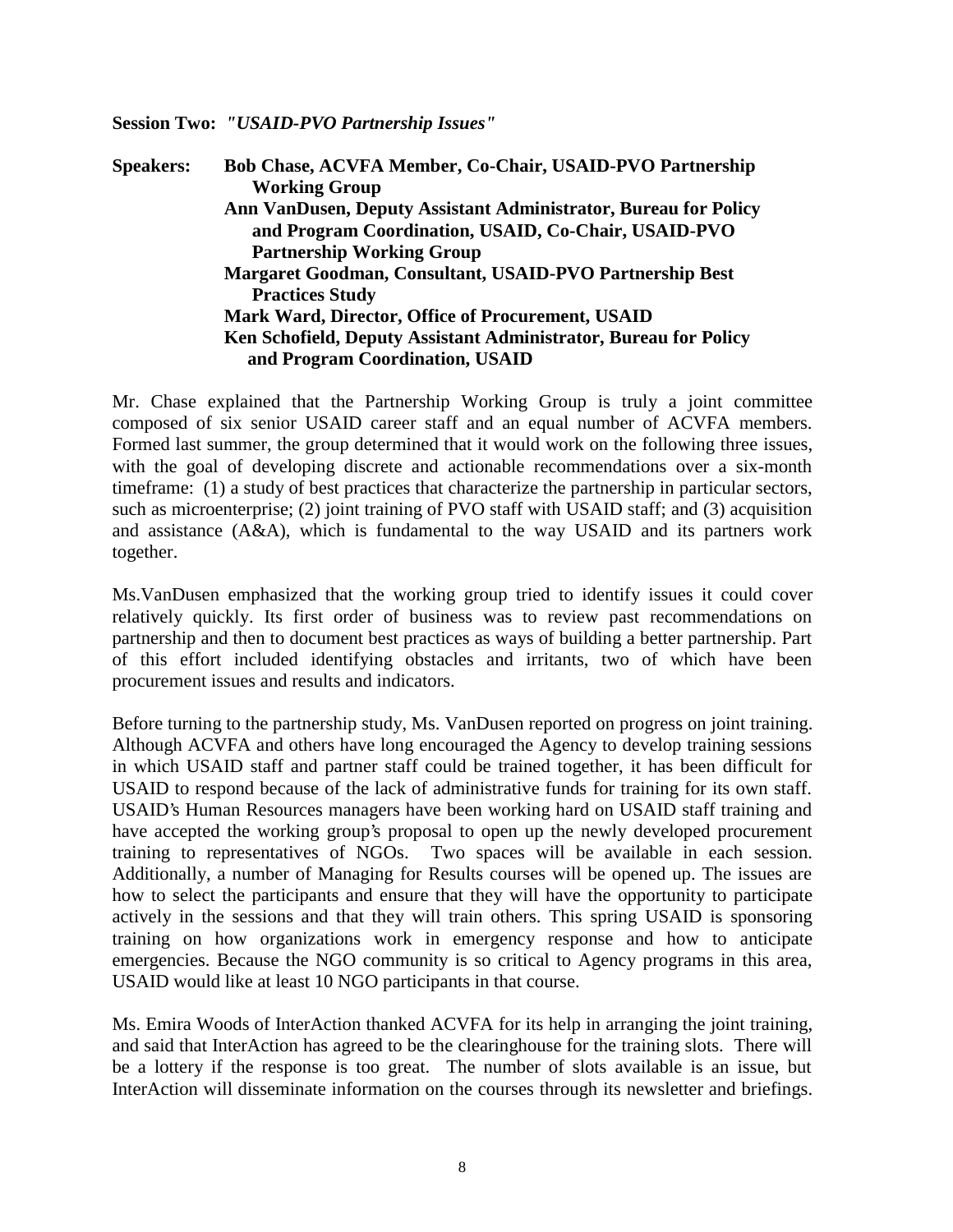The training sessions will take place in Washington and in the field, and are open to the entire NGO community, not just InterAction members. Ms. Woods reiterated that NGOs should participate in shaping the content of the courses to ensure that they are relevant.

# *USAID-PVO Partnership Best Practices*

Margaret Goodman, author of the USAID-PVO Best Practices report (which was available to the audience) described the findings of her study. Ms. Goodman had interviewed USAID and PVO/NGO staff in December 2000, focusing on certain program areas and bureaus that reflect good practices. The study's scope included PVOs, NGOs, and cooperative development organizations. Other non-profits and universities could not be consulted within the timeframe, but the findings would be generally applicable to these organizations. The overall tenor was that the relationship is positive and has been on a positive trend over the last several years. Best practices fall into two major categories: good communications and opportunities for mutual learning.

Ms. Goodman cited the following components of good communication:

- Objective, honest discourse in a non-judgmental environment.
- Good listening skills, involving feedback. There doesn't have to be agreement on all points but there should be recognition that what everyone said was heard.
- Open channels for informal and formal conversation.
- Willingness to engage in dialogue at key points in the development cycle.
- Creative use of websites and interactive discussion groups.
- Regular meetings.
- Timeliness. When input is sought on an issue, the requests should leave enough time to provide a thorough and thoughtful response without undue delay.

Opportunities for encouraging mutual learning involve the following:

- Support for capacity building.
- Creative approaches to evaluation. It's important to recognize and publish lessons learned, so that organizations can share their approaches.
- Issue discussions where both sides can sit down and work together.
- Formal and informal joint training.
- Development and utilization of networks for continued capacity building and organizational development.
- Support for regional and sub-regional activities.

Ms. Goodman described some specific examples of best practices. She cited the Office of Private and Voluntary Cooperation, particularly its capacity building and mentoring role, as a best practice. PVOs interviewed emphasized the style and accessibility of PVC's relationship with them as a model for other USAID offices to follow. Other best practice examples included: networks such as SEEP (Small Enterprise Education and Promotion) and the Child Survival Collaboration and Resources Group (CORE), which share lessons learned and build the capacity of their members and also serve as a voice for their members with other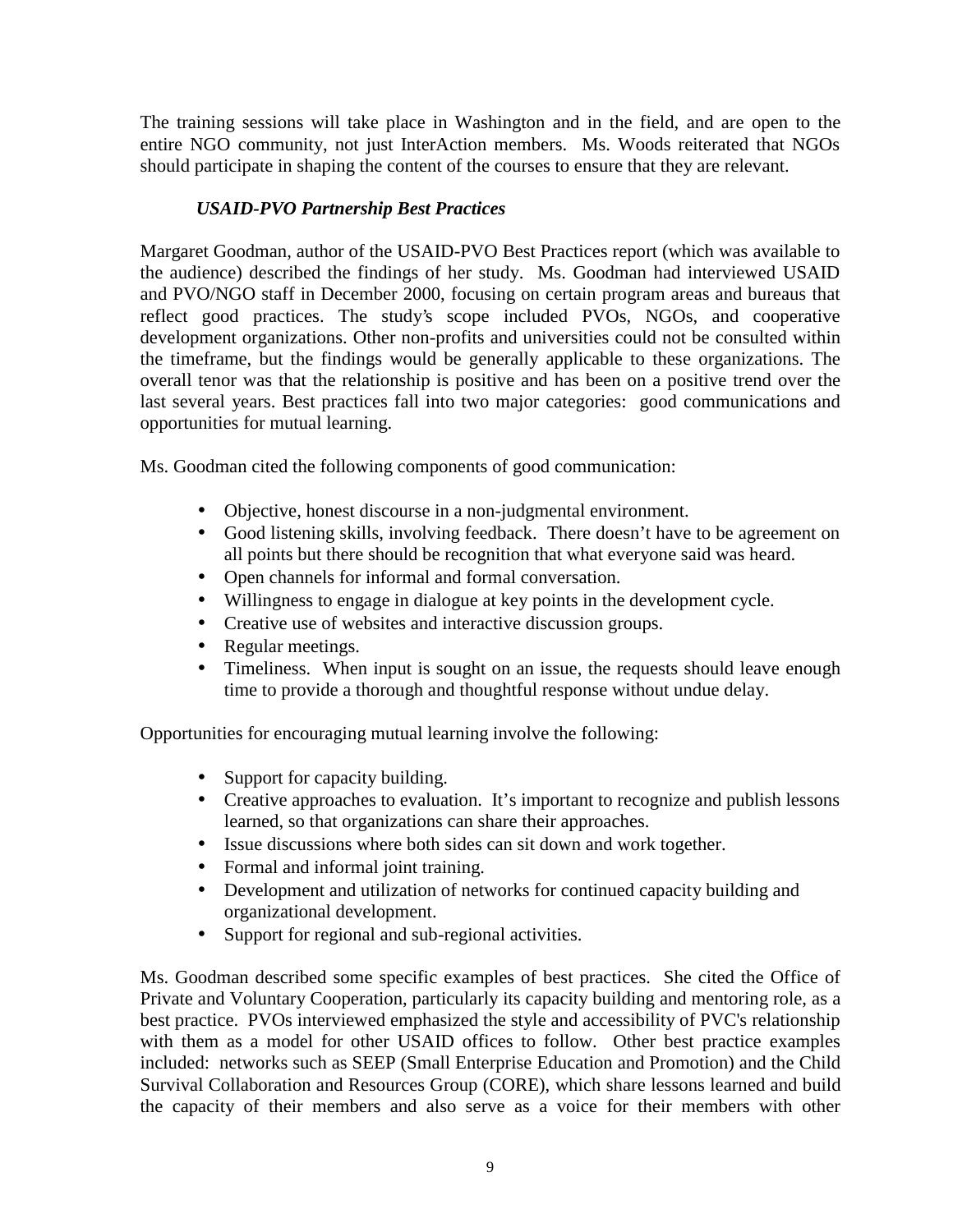agencies, such as the United Nations; use of Annual Program Statements to solicit proposals; and circulating Requests for Applications in draft for comment. Ms. Goodman also cited the Europe and Eurasia Bureau's use of electronic media and outreach to partners as good communication practices that enhance partnership. Although most of the recommendations were directed toward USAID, Ms. Goodman voiced a suggestion for NGOs: be more systematic in developing and promoting common positions. She concluded by noting that she would accept comments on the draft and provide a final version to ACVFA.

### *Acquisition and Assistance (A&A) Issues*

Ken Schofield, Deputy Assistant Administrator, Bureau for Policy and Program Coordination, USAID, described the acquisition and assistance issues that were of concern to the USAID-PVO Partnership Working Group. The group had decided to focus on six issues that were perceived to hinder the partnership and that could be addressed within a reasonable time frame. The six issues were:

- Data on A&A trends.
- Joint training on procurement.
- Evaluation of the use of Indefinite Quantity Contracts (IQCs).
- Guidance to USAID's Strategic Objective (SO) teams on the choice of instrument, i.e., whether and when to use a grant or contract.
- Need for updating the past performance information database.
- Need for a mechanism for ongoing consultation on USAID's A&A policies.

Mark Ward, Director, Office of Procurement, USAID, reported that USAID has developed a new data reporting system for its overseas field missions called MPICS, which will provide figures on trends in acquisition and assistance. The NGO community has been interested in whether USAID is using contracts more often than in the past, and what percentage of funding is programmed through non-profits. The MPICS data from USAID Missions is now being checked for accuracy. When the USAID Mission figures are finalized and added to the USAID Washington data in February, the Agency will have worldwide picture of acquisition and assistance trends to report to the NGO community. For this meeting, Office of Procurement staff compiled informal figures that show a decline between 1992 and 2000 from 49 percent to 40 percent of total procurement awarded through contracts. Mr. Ward mentioned another statistic that provides a picture of USAID's workload - the number of actions processed by the Office of Procurement has increased dramatically, but the number of staff has not kept pace. This is a serious issue that affects timely procurement.

Noting that training had already been discussed, Mr. Schofield turned to the choice of instrument issue. The NGO community has questioned whether USAID staff need new, more useful guidance on when to use assistance (grants and cooperative agreements) and when to use contracts. The guidance is neutral - that is, it does not express a preference for either instrument but suggests the factors that should be taken into consideration in making that decision based on local circumstances. In most cases, both instruments will be necessary to get the job done.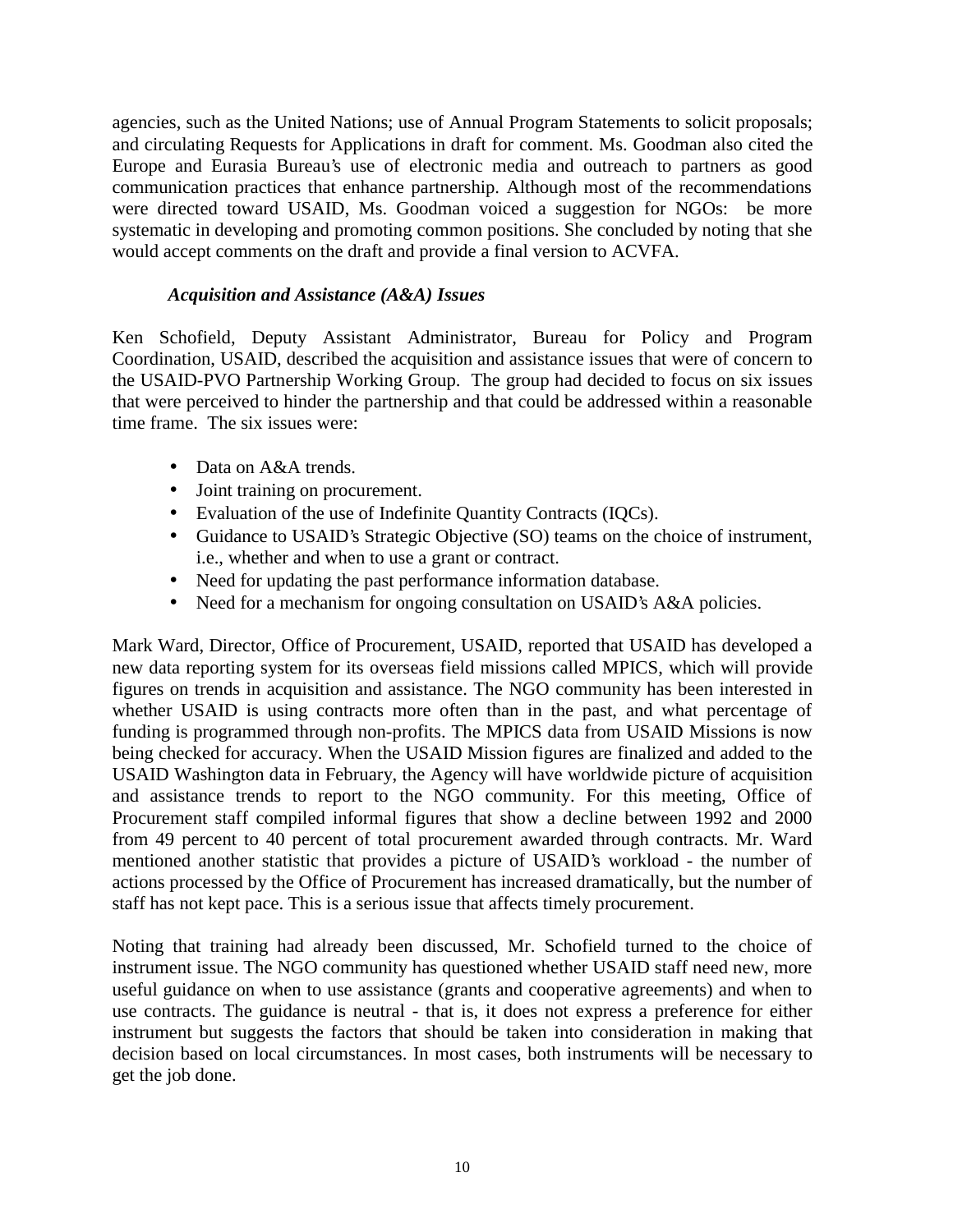Mr. Schofield also discussed USAID use of Indefinite Quantity Contracts (IQCs) and whether this mechanism is achieving its intended purpose of streamlining procurement. The Working Group is considering an evaluation to determine this. Regarding the need to update the contractors' past performance database, Mr. Ward reported that his office is undertaking a massive effort to bring records up to date. He noted that the database does not contain information on assistance - whether to collect such information, and how to do it, might be an issue for the Working Group.

Mr. Schofield concluded by affirming the willingness of USAID to participate in an ongoing consultative mechanism. He suggested that USAID's Acquisition and Assistance Advisory Panel, an internal working group, could be used as the channel for discussions on the USAID side.

### **Audience Discussion**

Mr. Chase reported that InterAction has agreed to consider convening a panel of experts from among its members and other groups to work with USAID on acquisition and assistance issues in a consultative forum. ACVFA Vice Chair Peggy Curlin suggested that such a panel be creative and proactive and make a point of seeking out best practices, such as umbrella grants. Issues raised by the audience included the need to find an instrument for investments in innovations on the ground that are often carried out by small organizations with limited track records; the unequal distribution of work under IQCs; and the need for greater transparency and simpler language in the procurement process. Audience members inquired about the process for applying to USAID training, and indicated their interest in participating in the training design to ensure its relevance.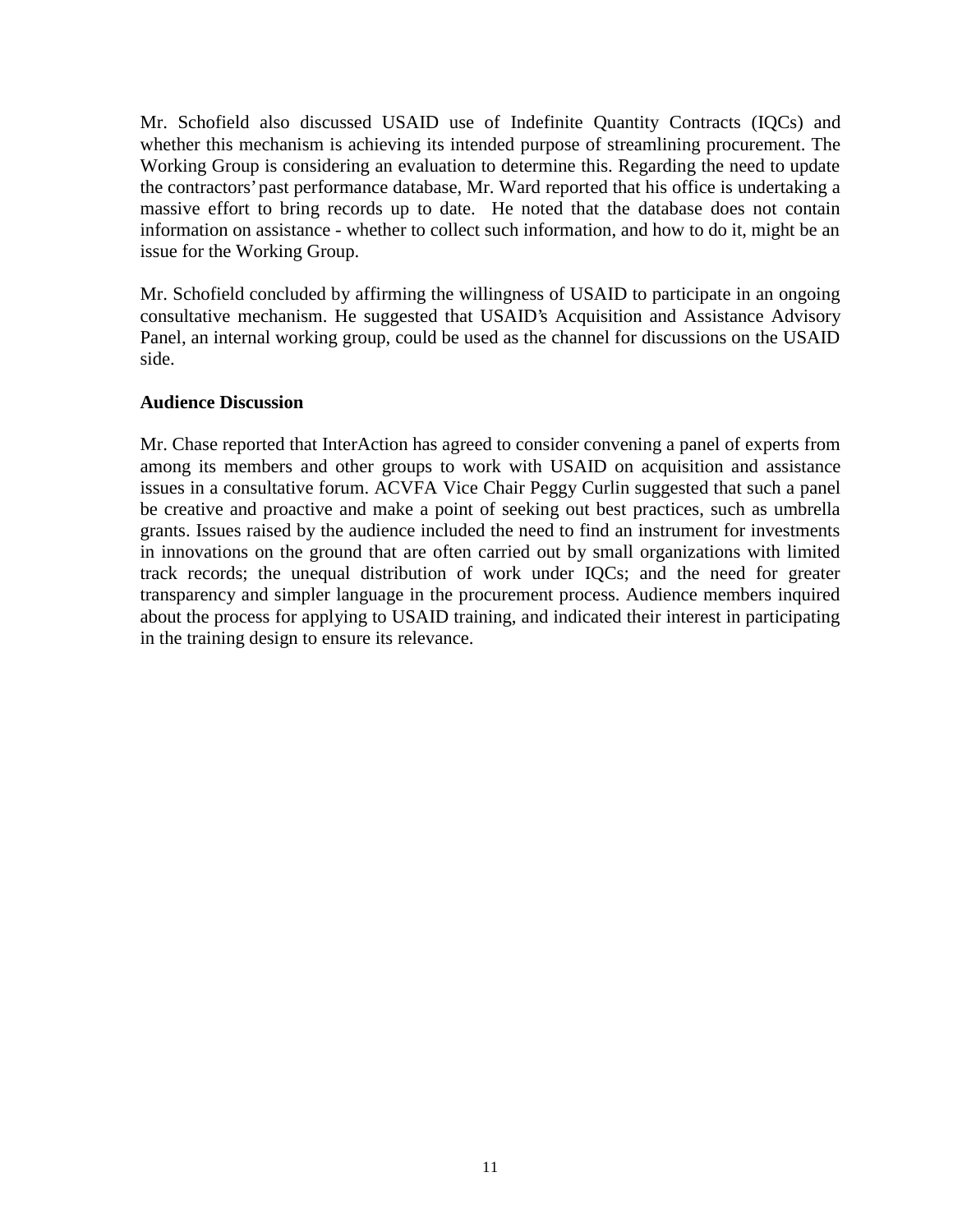| <b>Session Three:</b>   | "USAID HIV/AIDS Strategic Planning Framework<br>and its Implementation"                                            |
|-------------------------|--------------------------------------------------------------------------------------------------------------------|
| <b>Panel Co-Chairs:</b> | Lou Mitchell, ACVFA Member, Chair, ACVFA HIV/AIDS<br><b>Working Group</b>                                          |
|                         | <b>Felice Apter, Population, Health and Nutrition, Bureau for</b><br><b>Policy and Program Coordination, USAID</b> |
| <b>Speakers:</b>        | David Stanton, HIV/AIDS Division, Bureau for Global<br><b>Programs, USAID</b>                                      |
|                         | Joyce Holfeld, Population, Health and Nutrition, Bureau for<br><b>Policy and Program Coordination, USAID</b>       |
|                         | <b>Patricia Ramsey, Deputy General Counsel, USAID</b><br>Hope Sukin, Africa Bureau, USAID                          |

Mr. Mitchell noted that recent reports in the media and from government agencies have emphasized that the global HIV/AIDS pandemic is a serious threat to U.S. national interests. A high-level USAID task force working intensively over the past six months has developed an expanded strategic response to the pandemic. Ms. Apter noted that the expanded response is a comprehensive effort in which all USAID Bureaus are involved.

### *USAID's HIV/AIDS Strategic Framework: David Stanton*

Mr. Stanton gave a short history of the HIV/AIDS Rapid Response, beginning with the FY 2000 LIFE initiative, a \$100,000,000 multi-agency effort that provided the opportunity to expand partnerships and program areas. The four areas of focus are primary prevention, caring for children affected by AIDS, home and community-based care and treatment, and capacity and infrastructure development. USAID moved rapidly to develop a sound program strategy for the FY 2001 funding. The strengths of the process are that it has an interactive, inter-bureau involvement, staff commitment and cooperation, and high quality work. USAID is working toward international targets set collectively by the international community. The three-tiered strategy aims for: national-level impact in four "rapid scale up" countries; reduction in prevalence rates and transmission from mother to child and increased support services for people living with HIV/AIDS in 16 "intensive countries/sub-regions"; and maintenance of basic prevention and care services in 25 "basic" countries and several targeted sub-regions. In all countries there will be a major emphasis on monitoring and evaluation to demonstrate results.

# *The Planned 2001 Budget in the Context of the Strategic Framework and the FY 2001 Legislation: Joyce Holfeld*

Ms. Holfeld emphasized the urgent need for action in the face of very limited resources. For public health needs alone, UNAIDS conservatively estimates that between \$3 and \$5 billion is needed for care and prevention just in Africa. The international community's contribution for public health activities to fight AIDS in Sub Saharan Africa is around \$500 million, of which the U.S. share is about \$168 million. There is commitment at the highest levels of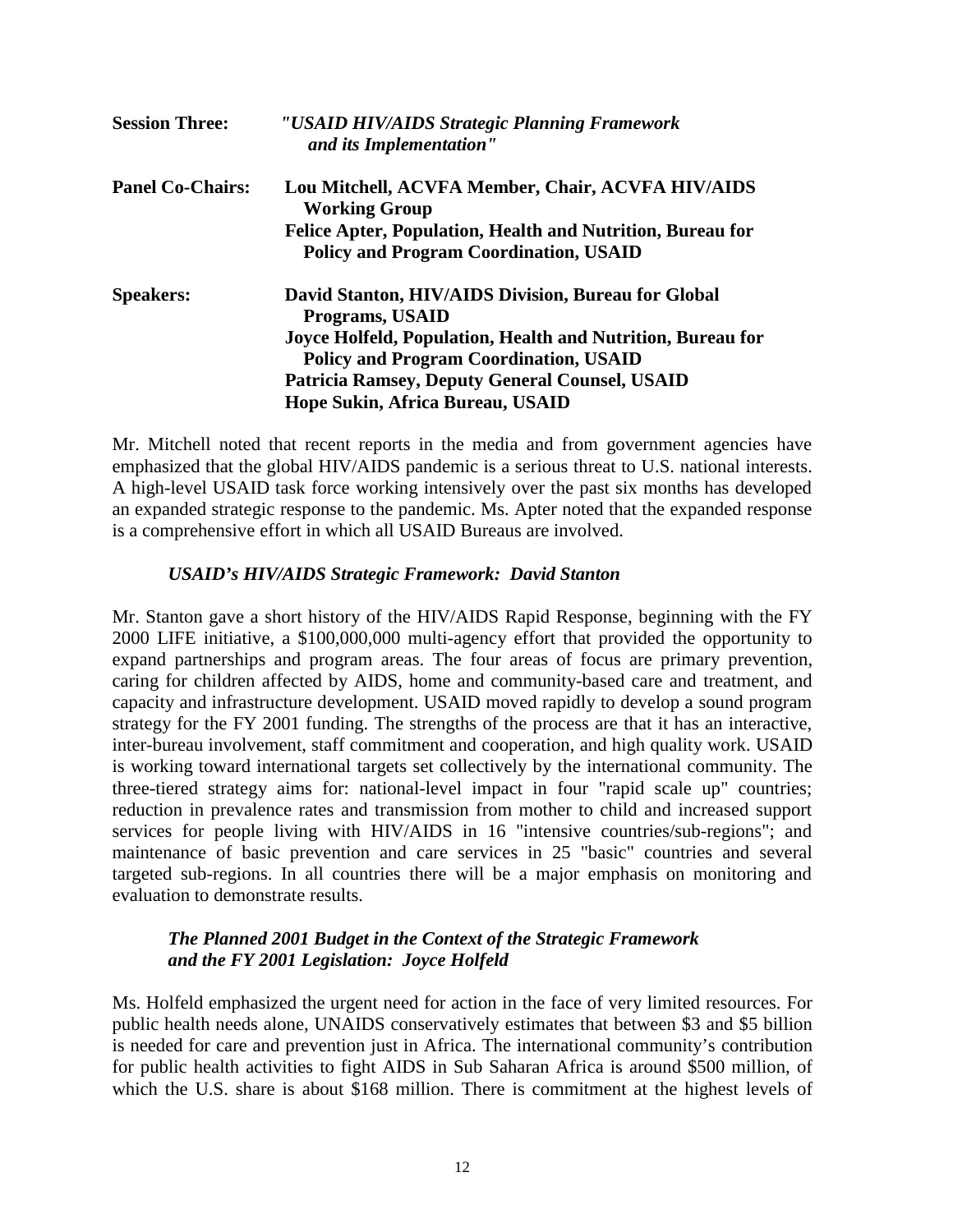government(s) to increase funding. This year \$330 million was appropriated for USAID, up from \$200 million. The budget includes earmarks for vaccine development, microbicides, the World Bank Trust Fund, and epidemiological profiles, leaving \$284 million available for USAID programming decisions.

### *Agency-Level Activities to Minimize Programming Delays for HIV/AIDS and Infectious Disease Funds: Patricia Ramsey*

Ms. Ramsey described actions USAID is taking, at Congress' urging, to use existing authorities to expedite the process of acquisition and assistance. These include: authority for limited competition for new awards; extensions of existing awards for up to two years; use of special authorities to award to small businesses and small and disadvantaged businesses; use of wholesale mechanisms; and source-origin waivers (allowing procurement from foreign countries). Other streamlining measures include: authorizing additional personal service contractors for USAID/Washington; increasing mission directors' grant-making authority; and increasing use of the "grant under contract" mechanism. These actions reflect USAID's commitment not to approach the pandemic as "business as usual." Ms. Ramsey asked ACVFA to provide feedback on whether USAID is striking the right balance between streamlining measures and fair and open competition for USAID funds.

# *USAID Partnerships: Hope Sukin*

Ms. Sukin emphasized that PVOs are essential partners in implementing the initiative. PVO strengths are independence, roots in and outreach to the community, grassroots affiliations, partnerships with indigenous NGOs, and the capacity for response in prevention, care, and support. She noted that groups represented in the audience were fighting AIDS at the community level before USAID began its work in the area. Ms. Sukin cited several examples of successful existing partnerships with NGOs, and indicated that USAID is seeking also to develop new partnerships with faith-based organizations, historically black colleges and universities, domestic HIV/AIDS groups, and multi-sectoral organizations. She emphasized that to accelerate the U.S. government response, stronger and expanded partnerships will be needed.

Ms. Sukin reinforced the point made earlier that AIDS is a development problem requiring talent and expertise way beyond the health sector. USAID is seeking a multisectoral team approach involving governments, U.S. PVOs and local organizations so that in the next 10 years the work will continue in full force. To meet the challenge, additional funding will be required as well. USAID missions in Africa have reported that they could use twice the funding available to them (\$132 million) to work with NGOs in the field. The final level of funding for USAID programs is much lower than anticipated, and the unallocated funding is negligible. However, USAID is committed to working with NGOs and sharing lessons learned in the multisectoral approach.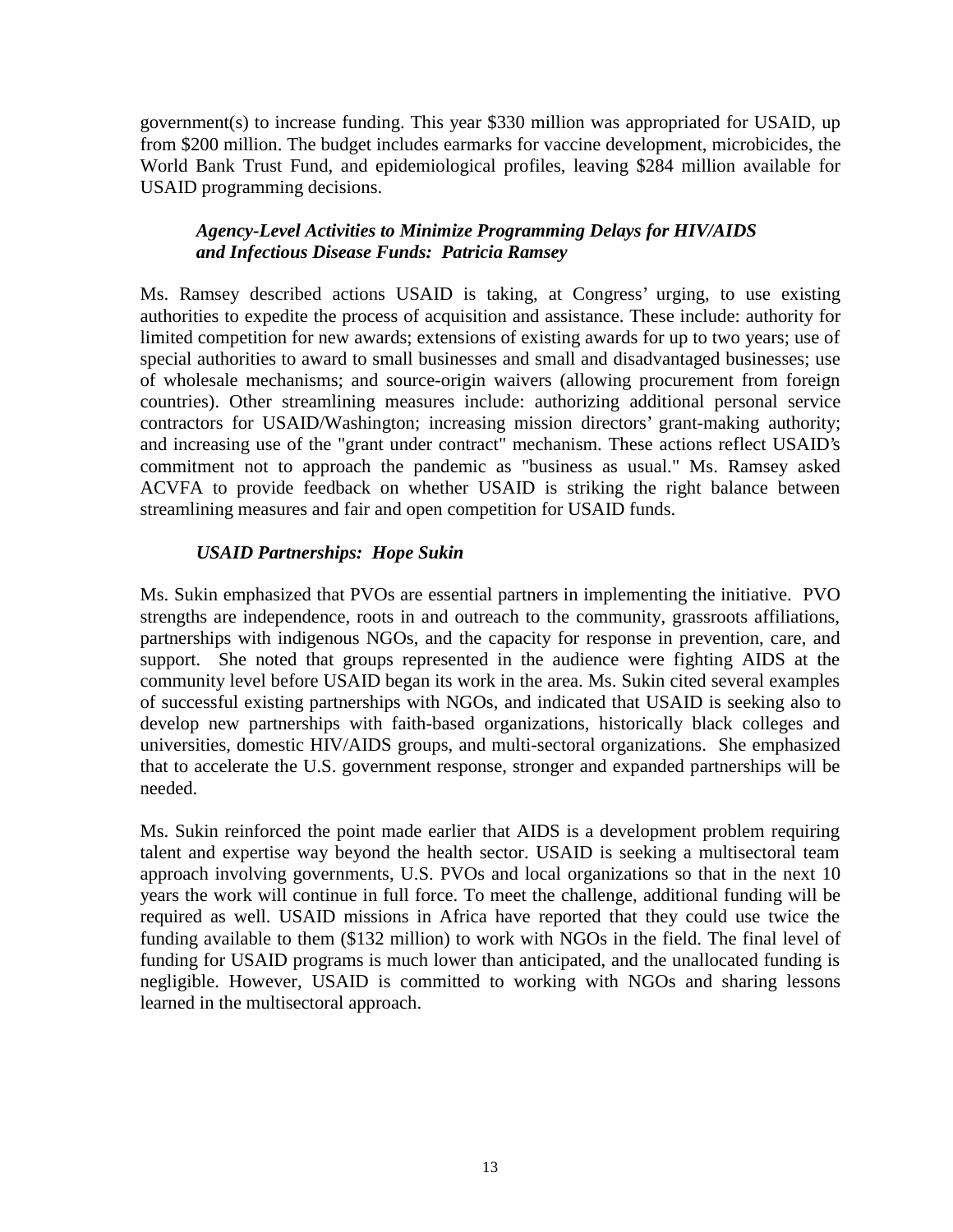#### **Audience Discussion**

Some members of the audience expressed concern about USAID's outreach to new partners, noting that outreach to traditional partners and to African NGOs has been limited. It was suggested that funding be provided directly to African organizations that have the necessary capacity and can meet accountability standards. As an example, African organizations have carried out many cost-effective initiatives in Uganda. Ms. Sukin emphasized that USAID has to work with its African partners and is developing strategies that involve intensive cooperation with local NGOs. In cases where there are many capable potential local partners, umbrella grant arrangements are used to reduce the management burden.

Many participants asked how to let USAID missions know of their work as prospective partners. Ms. Sukin suggested that organizations hold dialogues with USAID missions and be aware of new requests for proposals that will be issued. The RFPs and each mission's strategy are available on the USAID website.

Many other members of the audience commented on the value of working more closely with faith-based groups and churches on AIDS-related activities. A participant from Christian Connections for International Health applauded the USAID presentations and shared his excitement about the rapid mobilization of the Christian community for a more effective effort to address HIV/AIDS in Africa. He reported that there would be several conferences, including one in Kampala, Uganda, at the end of January to address churches' response to the pandemic in Africa.

There was much discussion of the need for multisectoral approaches to mitigate the social and economic impacts of the disease. A participant reported that 80 percent of the food grown in Africa is on small farms worked by women who are dying at alarming rates, yet agricultural programs are not addressing this. Several participants urged USAID to add a gender focus to HIV/AIDS programs. ACVFA member Peggy Curlin noted that resources are not being directed at young girls, who are becoming the most at-risk segment, yet program indicators require data from this age group. She urged more creativity in reaching girls between 15 and 24 (or even younger). Another participant noted the high infection rate among teachers, which is having a devastating effect on educational systems.

The USAID panelists pointed out that the Agency recognizes the importance of multisectoral programs and is supporting them to the extent it can within the confines of the legislative language, which strictly defines the uses of Child Survival and Disease Account (CSD) funds. Development Assistance (DA) funds may be used to support such activities, but these funds are in short supply. Several USAID missions are using creative approaches to ameliorate the impact of AIDS on other sectors; for example, the USAID mission in Zambia was the first to implement a strategy to address AIDS in education. Ms. Sukin suggested that participants interested in education contact Mr. Brad Strickland of USAID at 202-219-5050.

Addressing the health and social and economic aspects of HIV/AIDS will require substantial increases in both CSD and DA funds. There was agreement that the entire development budget, not only HIV/AIDS funds, must be augmented to address the pandemic effectively.